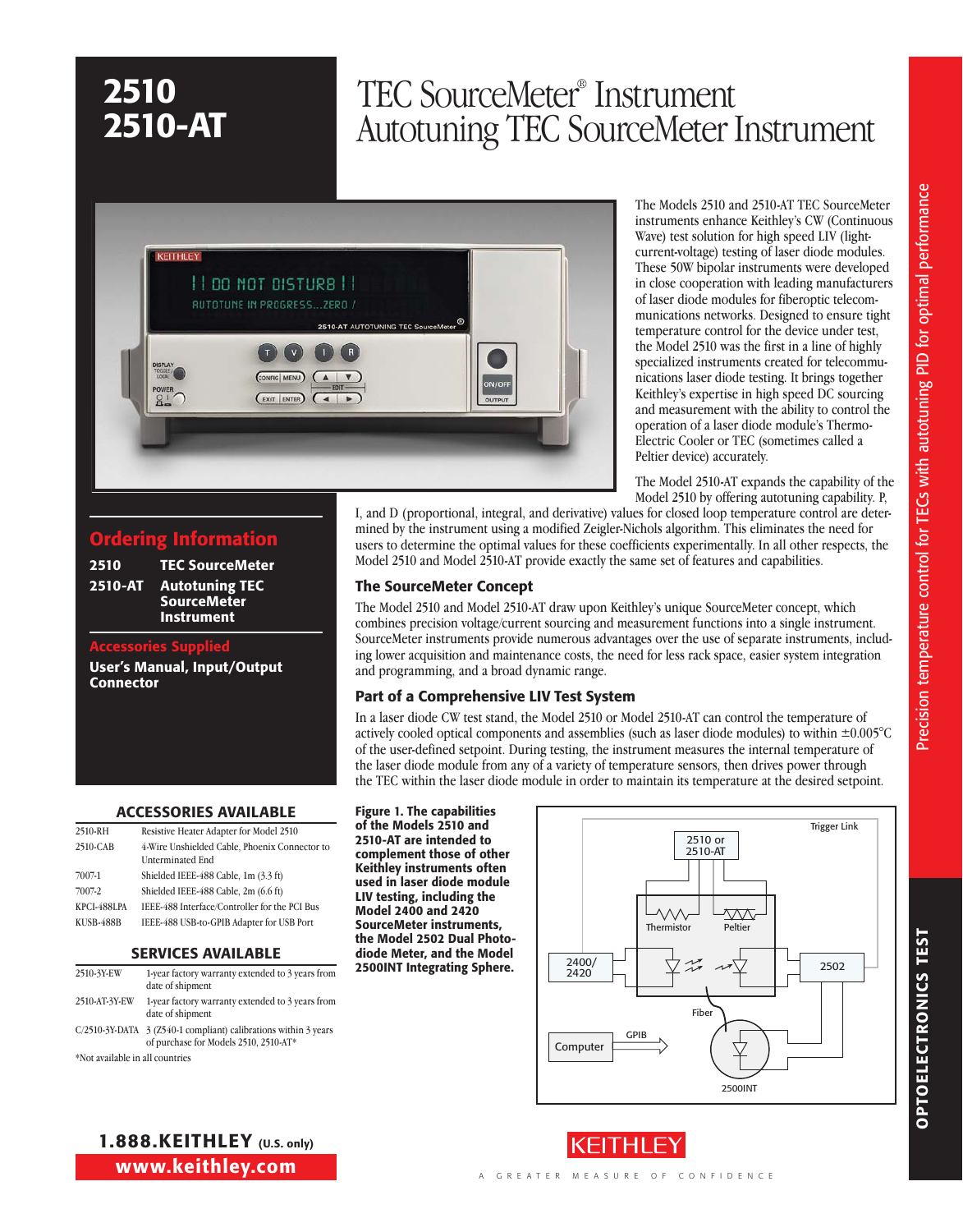- 50W TEC Controller combined with DC measurement functions
- Fully digital P-I-D control
- Autotuning capability for the thermal control loop (2510-AT)
- Designed to control temperature during laser diode module testing
- Wide temperature setpoint range (–50°C to +225°C) and high setpoint resolution (±0.001°C) and stability (±0.005°C)
- Compatible with a variety of temperature sensor inputs thermistors, RTDs, and IC sensors
- Maintains constant temperature, current, voltage, and sensor resistance
- AC Ohms measurement function verifies integrity of TEC
- Measures and displays TEC parameters during the control cycle
- 4-wire open/short lead detection for thermal feedback element
- IEEE-488 and RS-232 interfaces
- Compact, half-rack design

### **APPLICATIONS**

Control and production testing of thermoelectric coolers (Peltier devices) in:

- • Laser diode modules
- IR charge-coupled device (CCD) arrays and charge-injection devices (CID)
- • Cooled photodetectors
- • Thermal-optic switches
- • Temperature controlled fixtures

www.keithley.com 1.888.KEITHLEY (U.S. only)

## TEC SourceMeter Instrument Autotuning TEC SourceMeter Instrument











Figure 4.

Active temperature control is very important due to the sensitivity of laser diodes to temperature changes. If the temperature varies, the laser diode's dominant output wavelength may change, leading to signal overlap and crosstalk problems.

#### Autotuning Function

The Model 2510-AT Autotuning TEC SourceMeter instrument offers manufacturers the ability to automatically tune the tem-

perature control loop required for CW testing of optoelectronic components such as laser diode modules and thermo-optic switches. This capability eliminates the need for time-consuming experimentation to determine the optimal P-I-D coefficient values.

The Model 2510-AT's P-I-D Auto-Tune software employs a modified Ziegler-Nichols algorithm to determine the coefficients used to control the P-I-D loop. This algorithm ensures that the final settling perturbations are damped by 25% each cycle of the oscillation. The autotuning process begins with applying a voltage step input to the system being tuned (in open loop mode) and measuring several parameters of the system's response to this voltage step function. The system's response to the step function is illustrated in **Figure 2**. The lag time of the system response, the maximum initial slope, and the TAU [63% (1/e)] response time are measured, then used to generate the Kp (proportional gain constant), Ki (integral gain constant), and Kd (derivative gain constant) coefficients.

The autotuning function offers users a choice of a minimum settling time mode or a minimum overshoot mode, which provides the Model 2510-AT with the flexibility to be used with a variety of load types and devices. For example, when controlling a large area TEC in a test fixture optimized for P, I, and D values, minimum overshoot protects the devices in the fixture from damage (**Figure 3**). For temperature setpoints that do not approach the maximum specified temperature for the device under test, the minimum settling time mode can be used to speed up the autotuning function (**Figure 4**).

### 50W Output

As the complexity of today's laser diode modules increases, higher power levels are needed in temperature controllers to address the module's cooling needs during production test. The 50W

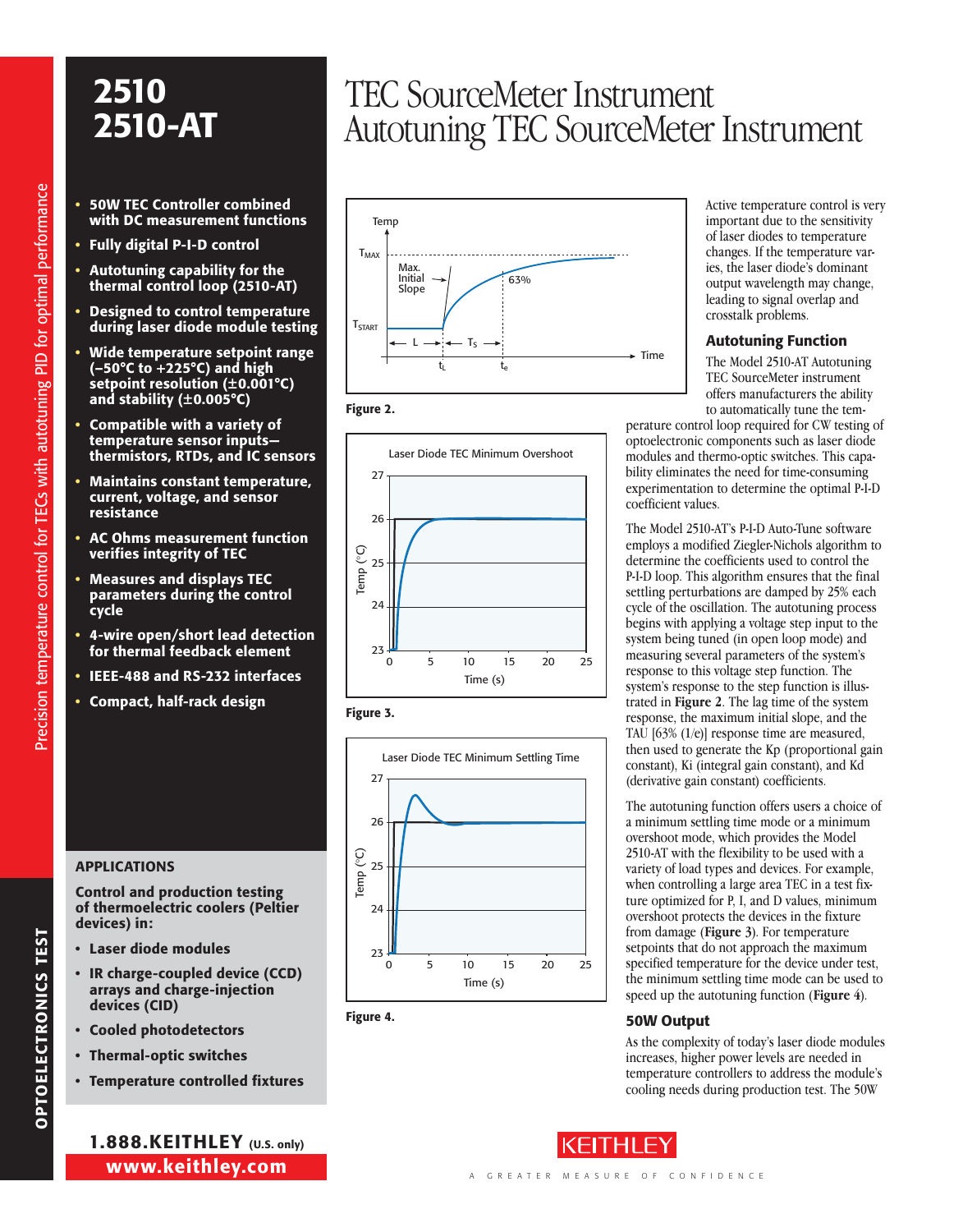## TEC SourceMeter Instrument Autotuning TEC SourceMeter Instrument

(5A @ 10V) output allows for higher testing speeds and a wider temperature setpoint range than other, lower-power solutions.

#### High Stability P-I-D Control

When compared with other TEC controllers, which use less sophisticated P-I (proportional-integral) loops and hardware control mechanisms, this instrument's software-based, fully digital P-I-D control provides greater temperature stability and can be easily upgraded with a simple firmware change. The resulting temperature stability  $(\pm 0.005^{\circ} \text{C} \cdot \text{short term})$ , ±0.01°C long term) allows for very fine control over the output wavelength and optical power of the laser diode module during production testing of DC characteristics. This improved stability gives users higher confidence in measured values, especially for components or sub-assemblies in wavelength multiplexed networks. The derivative component of the instrument's P-I-D control also reduces the required waiting time between making measurements at various temperature setpoints. The temperature setpoint range of –50°C to +225°C covers most of the test requirements for production testing of cooled optical components and sub-assemblies, with a resolution of  $\pm 0.001$ °C.

Before the introduction of the Model 2510-AT, configuring test systems for new module designs and fixtures required the user to determine the best combination of P, I, and D coefficients through trial-and-error experimentation. The Model 2510-AT's autotuning function uses the modified Zeigler-Nichols algorithm to determine the optimal P, I, and D values automatically.

### Adaptable to Evolving DUT Requirements

The Model 2510 and Model 2510-AT are well suited for testing a wide range of laser diode modules because they are compatible with the types of temperature sensors most commonly used in these modules. In addition to 100 $\Omega$ , 1k $\Omega$ , 10k $\Omega$ , and 100k $\Omega$  thermistors, they can handle inputs from 100 $\Omega$  or 1k $\Omega$  RTDs, and a variety of solid-state temperature sensors. This input flexibility ensures their adaptability as the modules being tested evolve over time.

### Programmable Setpoints and Limits

Users can assign temperature, current, voltage, and thermistor resistance setpoints. The thermistor resistance setpoint feature allows higher correlation of test results with actual performance in the field for laser diode modules because reference resistors are used to control the temperature of the module. Programmable power, current, and temperature limits offer maximum protection against damage to the device under test.

#### Accurate Real-Time Measurements

Both models can perform real-time measurements on the TEC, including TEC current, voltage drop, power dissipation, and resistance, providing valuable information on the operation of the thermal control system.

### Peltier (TEC) Ohms Measurement

TEC devices are easily affected by mechanical damage, such as sheer stress during assembly. The most effective method to test a device for damage after it has been incorporated into a laser diode module is to perform a low-level AC (or reversing DC) ohms measurement. If there is a change in the TEC's resistance value when compared with the manufacturer's specification, mechanical damage is indicated. Unlike a standard DC resistance measurement, where the current passing through the device can produce device heating and affect the measured resistance, the reversing DC ohms method does not and allows more accurate measurements.

### Open/Short Lead Detection

Both models of the instrument use a four-wire measurement method to detect open/short leads on the temperature sensor before testing. Fourwire measurements eliminate lead resistance errors on the measured value, reducing the possibility of false failures or device damage.

#### Interface Options

Like all newer Keithley instruments, both models of the instrument include standard IEEE-488 and RS-232 interfaces to speed and simplify system integration and control.

### Optional Resistive Heater Adapter

The Model 2510-RH Resistive Heater Adapter enables either model of the instrument to provide closed loop temperature control for resistive heater elements, rather than for TECs. When the adapter is installed at the instrument's output terminal, current flows through the resistive heater when the P-I-D loop indicates heating. However, no current will flow to the resistive heater when the temperature loop calls for cooling. The resistive element is cooled through radiation, conduction, or convection.



Figure 6. Optional heater adapter



Figure 5. This graph compares the Model 2510/2510-AT's A/D converter resolution and temperature stability with that of a leading competitive instrument. While the competitive instrument uses an analog proportional-integral (P-I) control loop, it displays information in digital format through a low-resolution analog-to-digital converter. In contrast, the Model 2510/2510-AT uses a high-precision digital P-I-D control loop, which provides greater temperature stability, both over the short term  $(\pm 0.005^{\circ}C)$  and the long term  $(\pm 0.01^{\circ}C)$ .



1.888.KEITHLEY (U.S. only) www.keithley.com